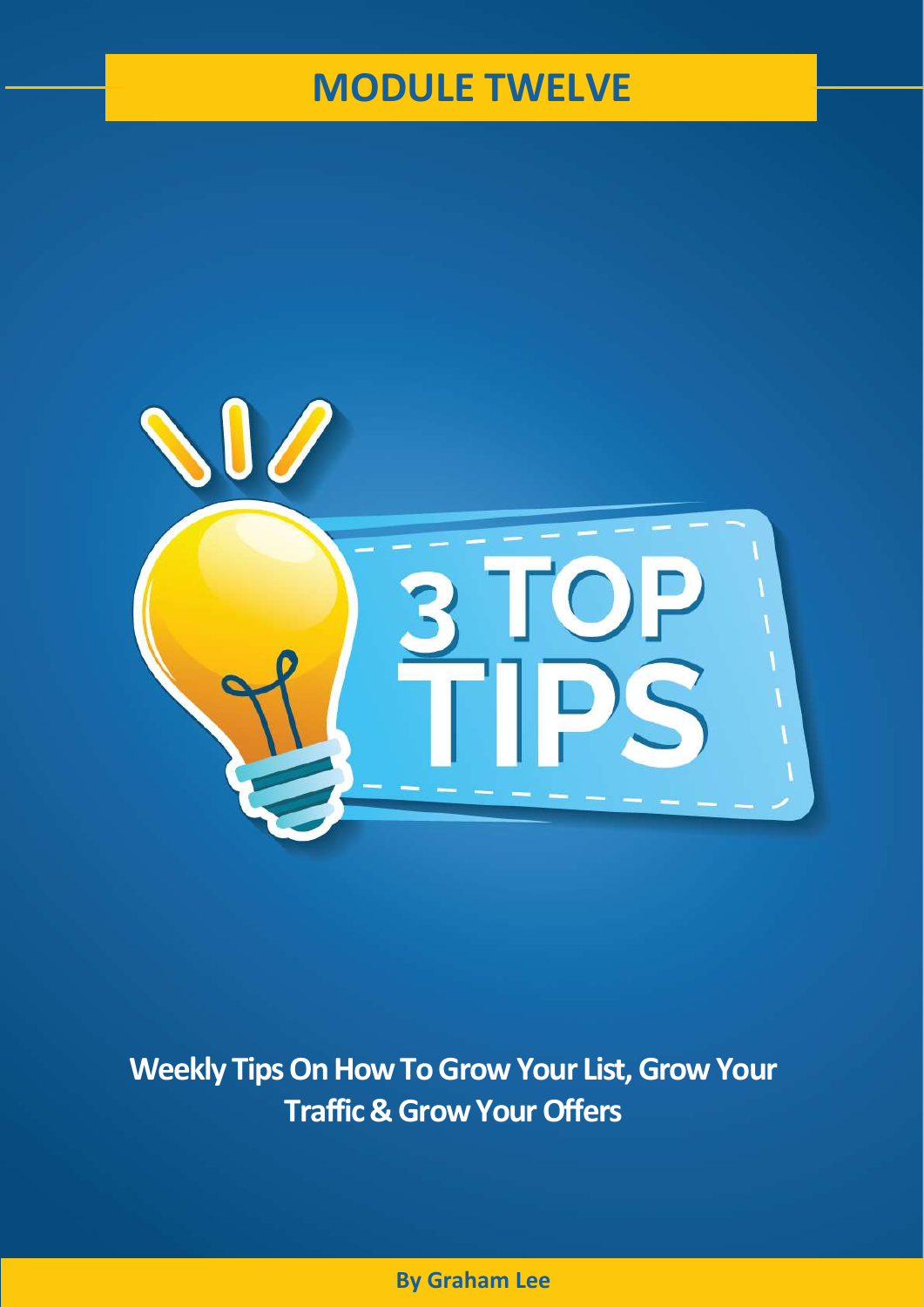# NOTICE: You Do NOT Have the Right to Reprint or Resell this Course!

You Also MAY NOT Give Away, Sell or Share the Content Herein

© 2020 Copyright

**Disclaimer:** Although all reasonable care is taken to ensure the accuracy of the information, the publisher and the editor disclaim all liability for any inaccuracies or omissions in this publication. The publisher or editor accepts no responsibility for the consequences of any action taken based on any information, opinions or advice contained herein. It is advisable to seek expert and legal advice on any subject covered in this publication. Where applicable reference to the male gender applies to the female gender and vice versa. The opinions and views expressed in this manual are not necessarily those of the publishers and editors. Readers are asked to draw their own conclusions.

Published by: www.marketing1-0-1.com St Marys Road Manton Rutland LE15 8SU 01572 737101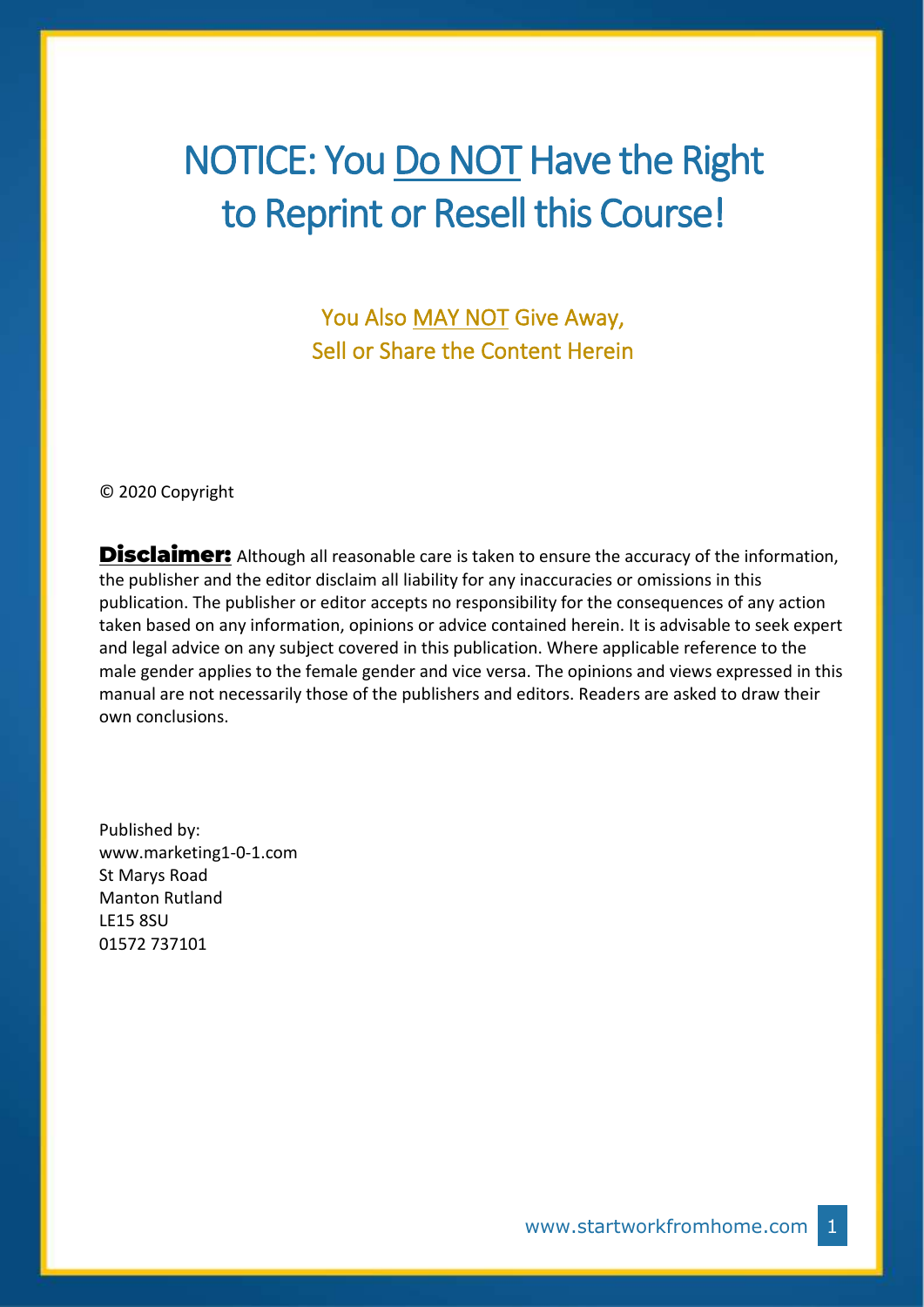## List: Troubleshooting a Cold, Unresponsive **List**

One day you're looking at your mailing list data and it hits you: your list isn't all that responsive. Maybe it was at one time, but it's now grown cold. Or maybe you realize it's never been that responsive and it's never really been the moneymaker that you hoped for.

At this point, a lot of list owners start a re-engagement campaign, where they send out a series of emails designed to get people opening and reading your emails again. The underlying idea is good, and you should send out a reengagement campaign. However, before you do this, you need to troubleshoot your list to understand WHY it's grown cold. Because once you know the reason it's unresponsive, then you can create a campaign that addresses that reason.

Let's take a look at some common reasons a list may grow cold. Ask yourself these questions…

## *Are you emailing the list regularly?*

One common reason for a list to grow cold is simply because the list owner doesn't stay in frequent touch with the subscribers. Ideally, you should set up an autoresponder sequence to welcome new members with emails that go out every one to three days. After that initial sequence is over in a couple weeks, then subscribers should get emails at least once per week – either through an autoresponder, in the form of live broadcasts, or some combination.

As such, you need to commit to emailing your list on a weekly basis. If you're unable to do this, then load evergreen content to your autoresponder to keep your name and content in front of your audience. Simply put, it's "out of sight,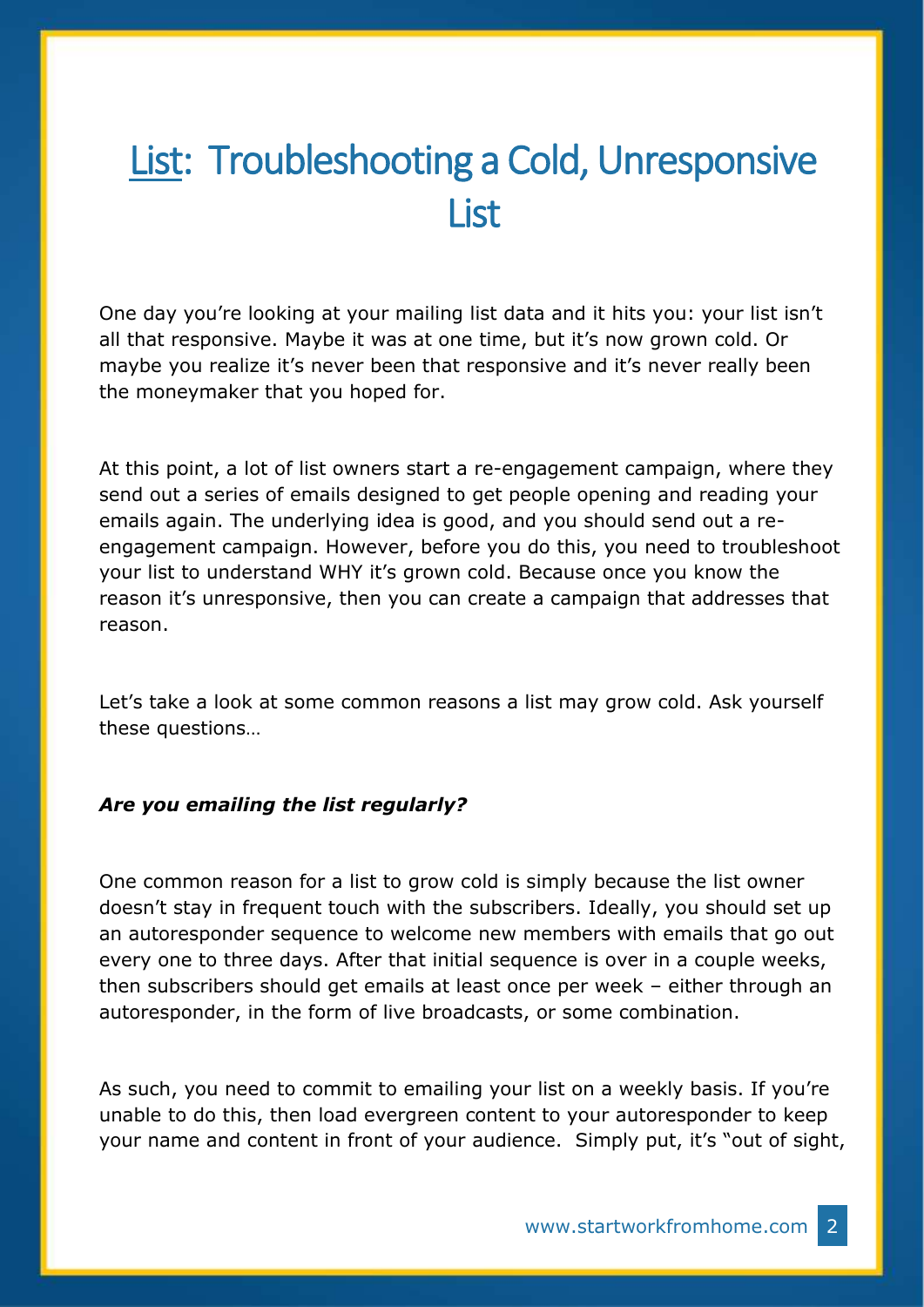out of mind" when it comes to your list. And if you wait too long between mailings, you not only lose the "top of mind" awareness, but you might even lose subscribers who either unsubscribe or hit the "spam" button.

What should you do if you suspect your list is cold because you haven't emailed them enough? Send out a multipart re-engagement sequence with some very special content. This might be a valuable freemium such as an indemand video, membership, report or course. Be sure to pay special attention to your subject lines to get people to open your emails.

Secondly, if you're unable to re-engage a portion of your list, then send out a "last chance" email to them. If this portion of your list isn't even opening your emails despite multiple attempts over time, then you may choose to remove them entirely. Doing so not only lets you focus on the responsive portion of your list, it also saves money in cases where you pay per subscriber.

## *Are you meeting your subscribers' expectations?*

The next thing to consider is whether you've repurposed your list or are otherwise not meeting their expectations. Specifically:

- What does your lead page tell prospective subscribers?
- What does your initial autoresponder series tell new subscribers?
- Is your list's purpose and content different from what subscribers expect?

For example, maybe your lead page and initial emails told subscribers they'd get weekly tips and strategies, but all you send out are promotions. Or maybe you told them they'd get special discounts and perks, but you tend to promote items at full price.

If you've veered away from the purpose of your list, then you need to do one of two things: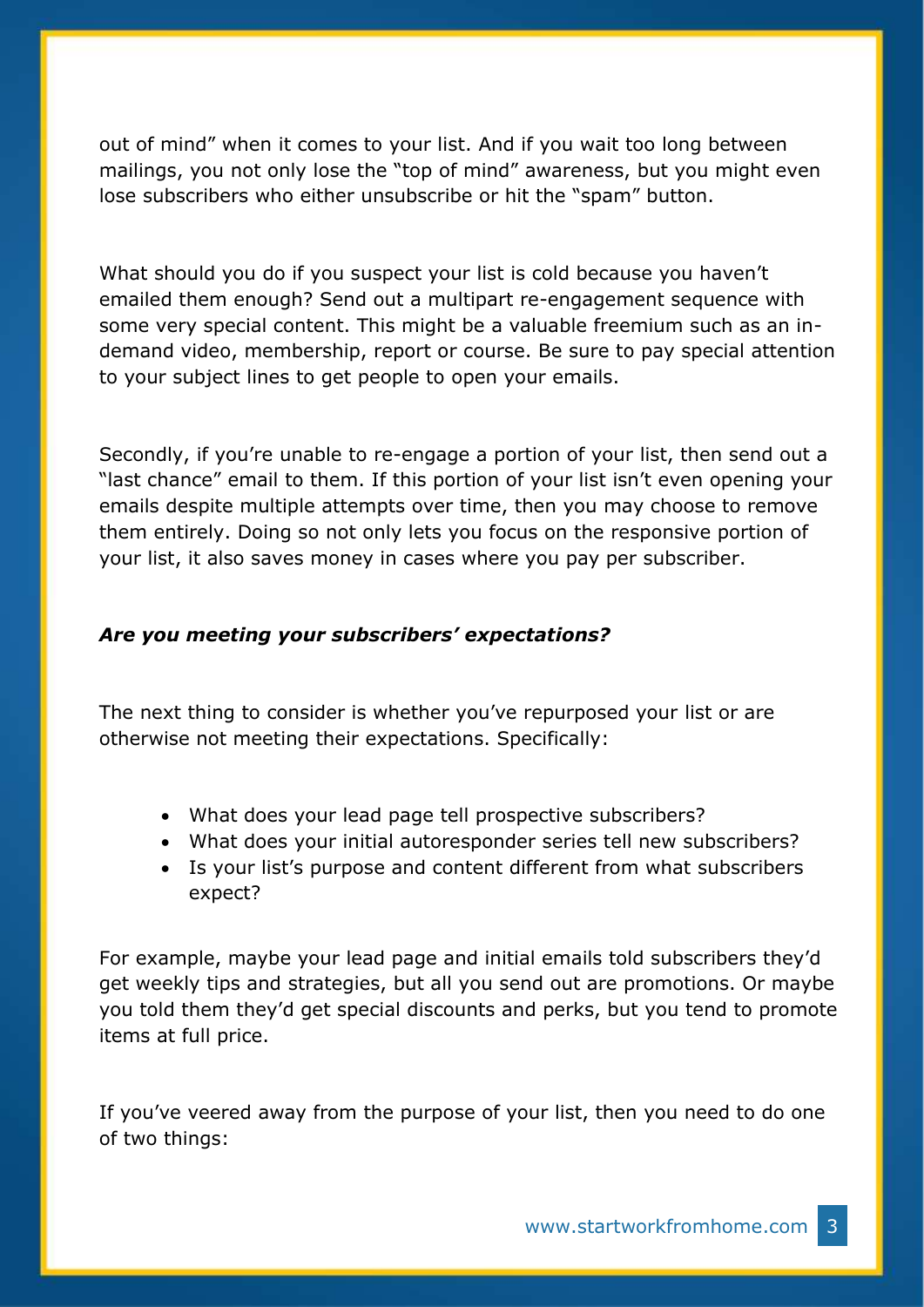Option 1: Return to doing what you promised. This is the preferred method. You may want to send out a special re-engagement campaign that focuses on your list's original intent. (E.G., if you promised tips and strategies, then send out a sequence with tips and strategies.)

Option 2: Set new expectations. If you can't return to doing what you promised, then you need to officially change your list's purpose. This means changing your lead page, changing your autoresponder sequences, and sending out a new series of emails explaining what's changing and how these changes benefit the reader.

You may lose subscribers during this process, as people who joined to get something specific are going to be disappointed that they'll no longer receive that specific benefit. However, going forward you'll have a higher conversion rate as you begin rebuilding your list since all your new subscribers are arriving with the correct set of expectations.

Next…

## *Are you sending content that your audience wants?*

Another big reason why a list can grow cold is because you're not sending indemand content or offers. For example, maybe you set expectations that you'd send weekly featured products with exclusive discounts, and you've been doing that. But if no one is buying, it might be because no one really wants the offer.

Sometimes you'll see a normal or high email open rate (which shows your list is engaged), but no sales. This suggests your audience may not want what you're selling.

The solution? Do your market research to find out what your audience is already buying on sites like ClickBank.com, Udemy.com and Amazon.com. You can also ask your audience what they want, but keep in mind that what people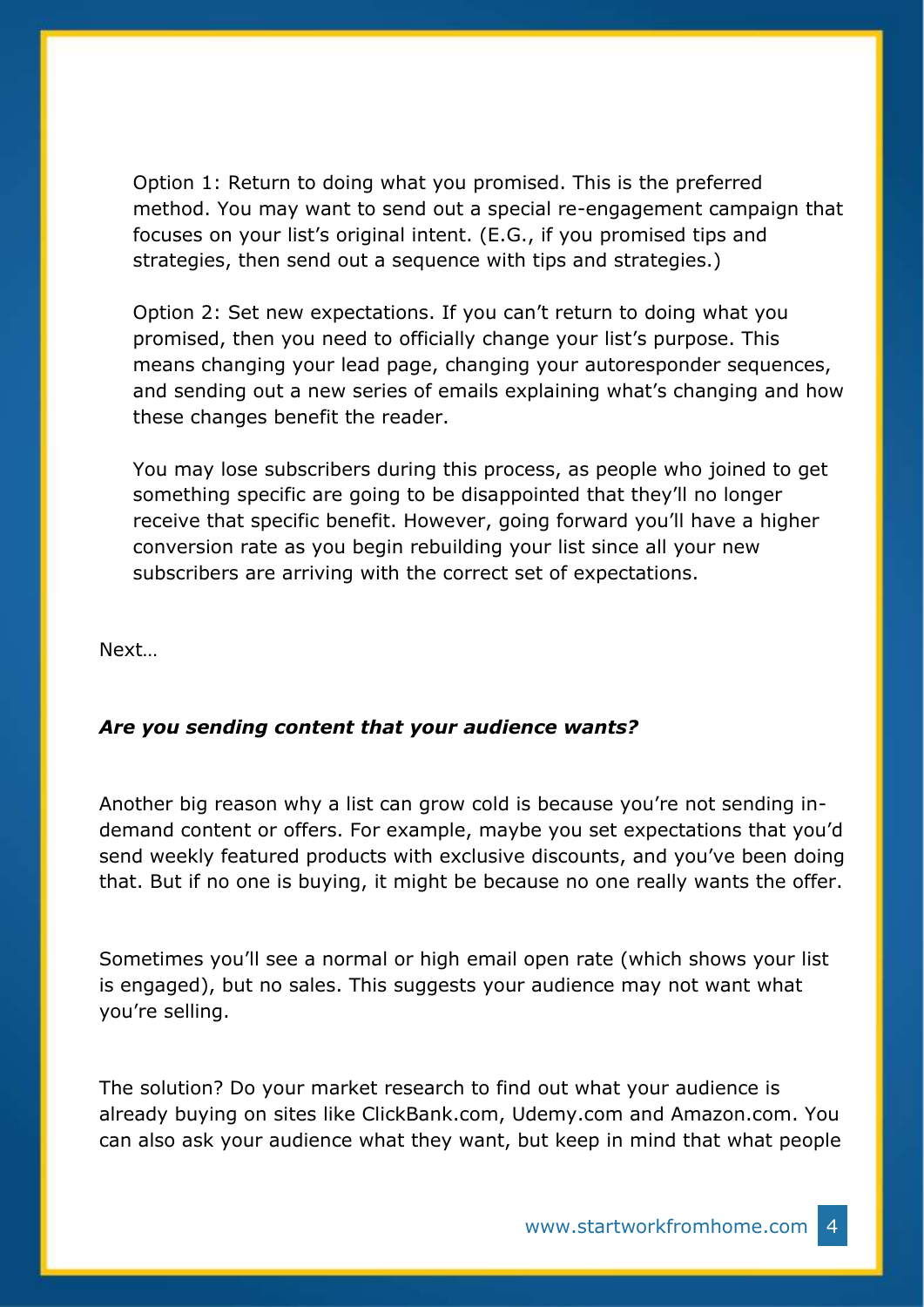say they want and what they actually buy can be two different things, so finding out what they're already buying is the best predictor of what they'll buy from you.

You can also start testing products to see what your audience wants. For example, use your autoresponder's split-testing tool to send two identical emails (Email A goes to half your list, and Email B goes to the other half), with the ONLY difference being the product you're promoting from within the email.

### **Conclusion**

A cold list doesn't mean you should immediately send a re-engagement campaign. Instead, you need to diagnose your list first to determine the problem, and THEN send out a re-engagement campaign that addresses the problem.

Now let's turn our attention towards generating traffic…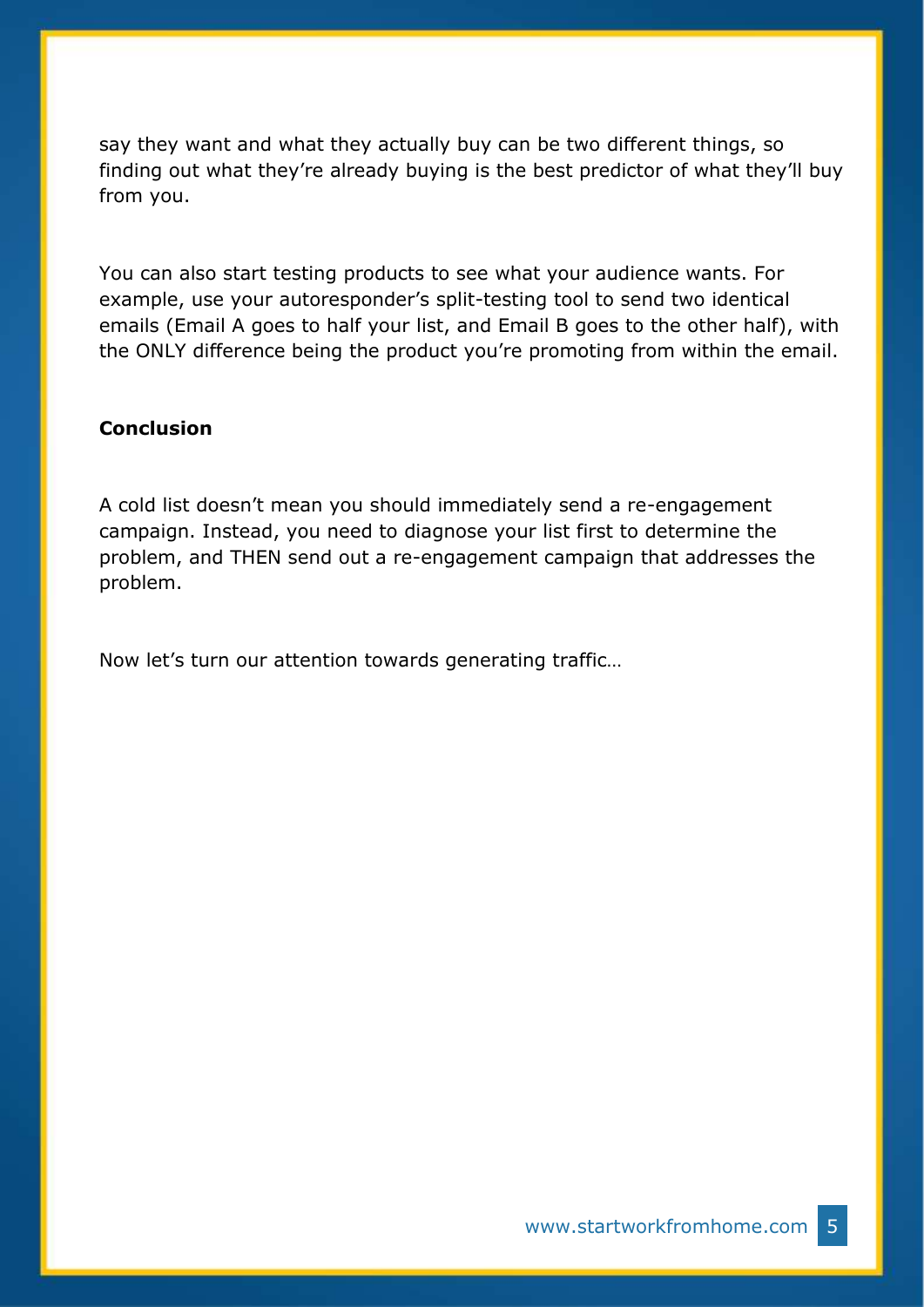# Traffic: How to Drive Traffic Using Optimized YouTube Videos

Elsewhere in these issues we've talked about different ways to use social media such as Facebook to engage users, develop your expertise, and drive traffic back to your website. Now here in this lesson you're about to discover another way to generate traffic. Namely, by optimizing your YouTube video for the search engines.

The reason this works so well is because you can get traffic in three ways using this method:

- 1. Internal searches. When someone searches YouTube for specific content, your video will appear in these searches.
- 2. External searches. When someone searches Google and other search engines, your video on YouTube will be among the results.
- 3. Viral traffic. When people find your video and really like it, they'll hit the "share" button and share it on their own YouTube channel, on other social media (such as Facebook), or on their blogs and other platforms.

Point is, there is a lot of benefit to optimizing your YouTube Videos. So, let's talk about how to do it…

#### **Step 1: Choose Your Keywords**

First, you need to know what sorts of words your audience is inputting into search boxes and search engines. You can discover these words by using a keyword tool (such as [Ahrefs](https://ahrefs.com/keywords-explorer) Keyword Explorer, or your favorite tool).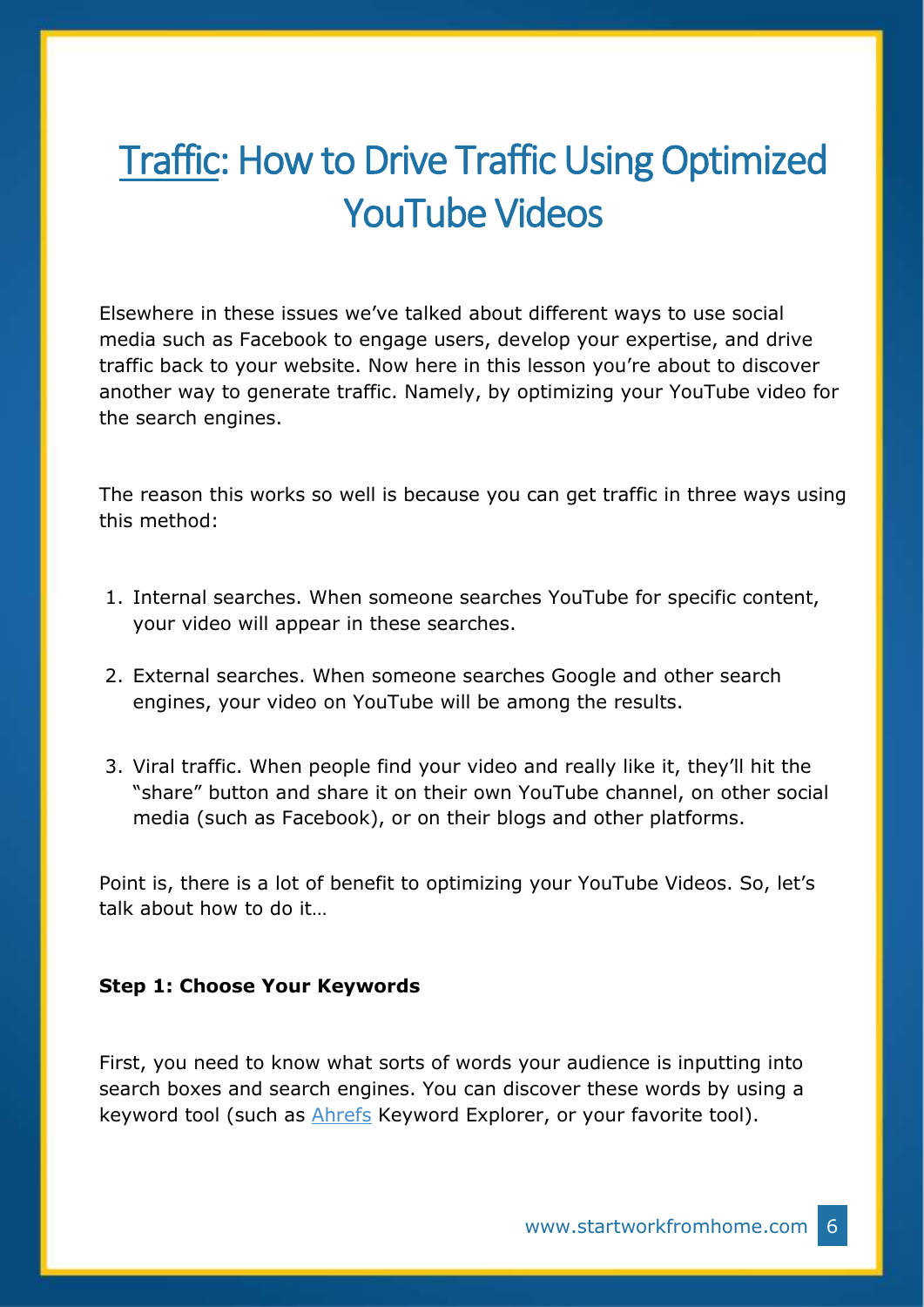The goal is to choose a targeted longtail keyword. Not only does this sort of targeted word result in better conversions, these words also to be easier to rank well in the search engines. That's because individually they don't get loads of traffic, so the "big guys" in your niche aren't focusing on them. That lets you to pick this low-hanging fruit for yourself.

Next…

## **Step 2: Embed Your Keywords**

As with any sort of search engine optimization, you don't want to stuff your video description page full of keywords, as search engines hate that sort of spam. Instead, what you want to do is insert your keywords naturally.

Quick test. As you're inserting keywords, ask yourself if you would insert a particular word if you weren't trying to specifically include it for SEO purposes.

In other words, is it unnatural? If so, then you'll need to consider whether you should insert it at all, as the search engines prefer you create high-quality content with your keywords appearing naturally.

Now, provided you can insert your keywords naturally, then here are some places to embed these keywords:

- In the video's filename, which tells YouTube what the video is about.
- In the video's title.
- In the video's description.
- In the video's keyword tags.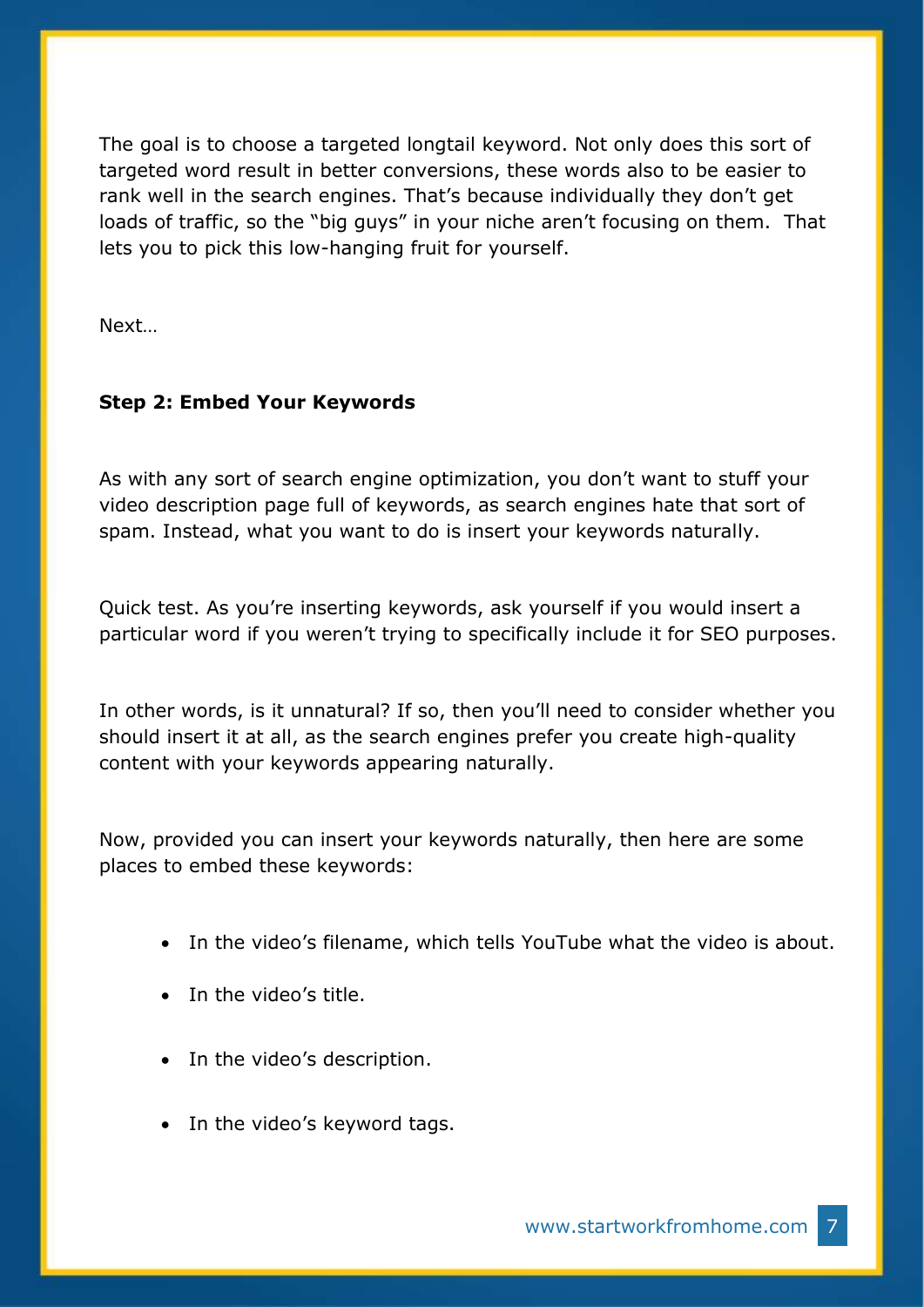• In the video's subtitles/closed captioning. (Be sure your video content includes the keywords so that they naturally appear in the subtitles/captions.)

Once you've uploaded your video, then go to "Advanced Settings" to choose an appropriate category for your video.

Now that your video is optimized for the search engines, are you ready to roll?

Not quite. Check out the last step…

## **Step 3: Be Sure Your Video is Ready for Prime Time**

It does you no good to optimize your video for search engines if your video isn't enticing to prospective viewers. That's why you'll want to be sure your content is enticing and engaging. Keep these tips in mind…

*Choose an Attractive Thumbnail*

YouTube automatically generates a selection of thumbnails from the beginning, middle and end of your video. Usually, these thumbnails aren't very attractive and will do absolutely nothing to help you get people clicking on your video.

That's why you'll want to upload a custom thumbnail for your video. Most people decide whether to watch your video just based on the thumbnail picture (and the title, which we'll talk about in a moment), so you need to be sure this image is relevant, clear and enticing.

For example, if your video depicts a dog training demonstration, then you might upload an image where the dog from the video is clear, "smiling" (as dogs are known to do) and engaged in the activity that's the topic of the video.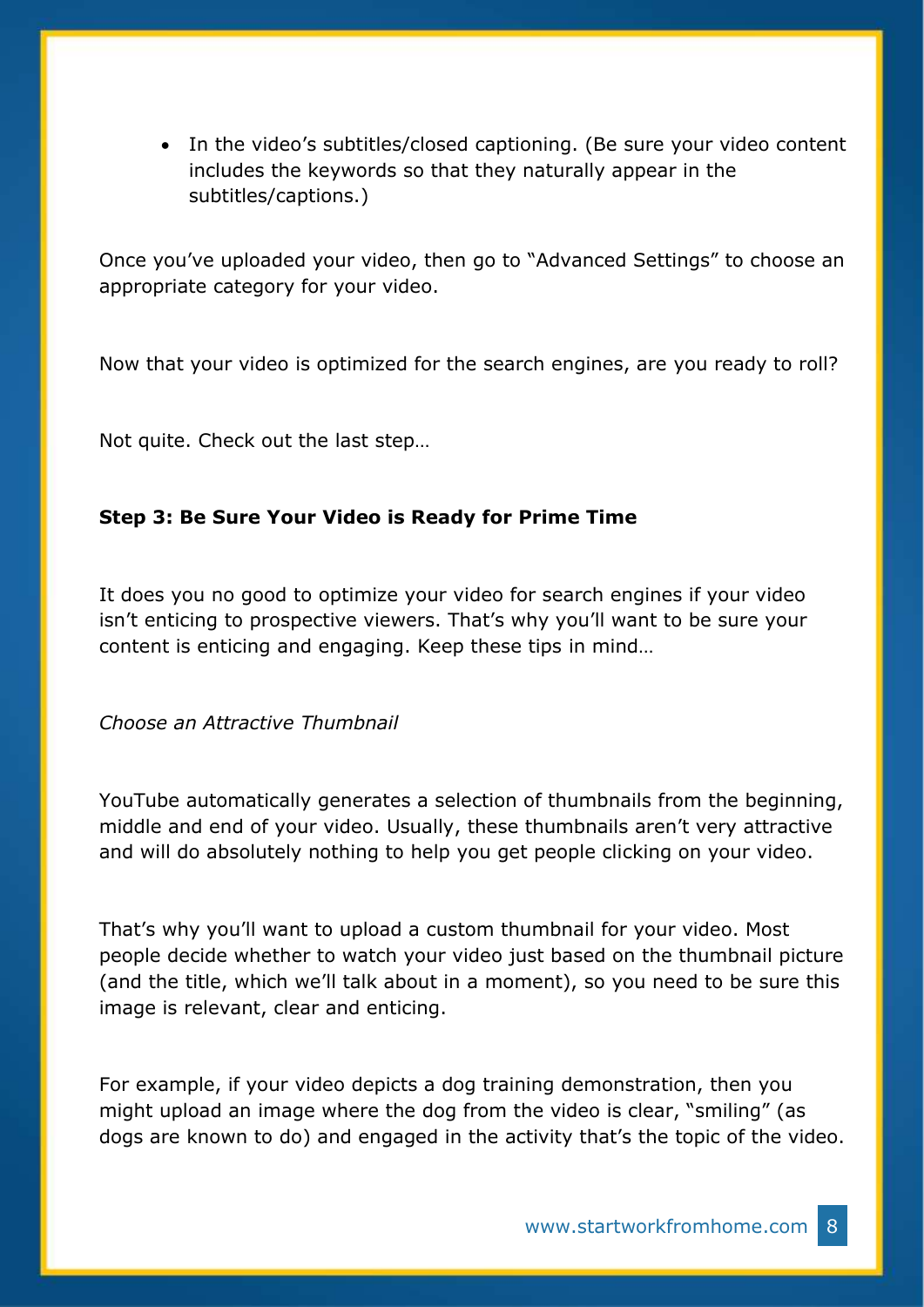Note: you need a verified YouTube account in order to upload custom thumbnails. However, it's well worth the effort to get verified, which usually just involves entering your phone number and waiting for YouTube to send a verification code.

#### *Craft a Compelling Title*

As you learned above, you need to naturally insert your keywords into your title. However, you also need to make sure (as always!) that you have a benefit-driven or even curiosity arousing title that will persuade people to watch your video.

Let's suppose your keyword phrase is, "toy poodle training." Just using that as a title is boring. So, you include the keywords and spice up the title like this: "Toy Poodle Training Secrets: How to Housetrain Your Pup in 72 Hours or Less!"

### **Conclusion**

It's no secret that people really like video content, especially demonstrations. For example, it's much easier to teach someone how to train a dog when you show them your process in a video, as opposed to teaching it in all text format. And that's why you'll want to start posting videos and optimizing them for the search engines, which will help you attract a targeted audience. Just be sure to include a call to action at the end of your video in order to drive viewers back to your site (such as your lead page).

Now the last topic for today…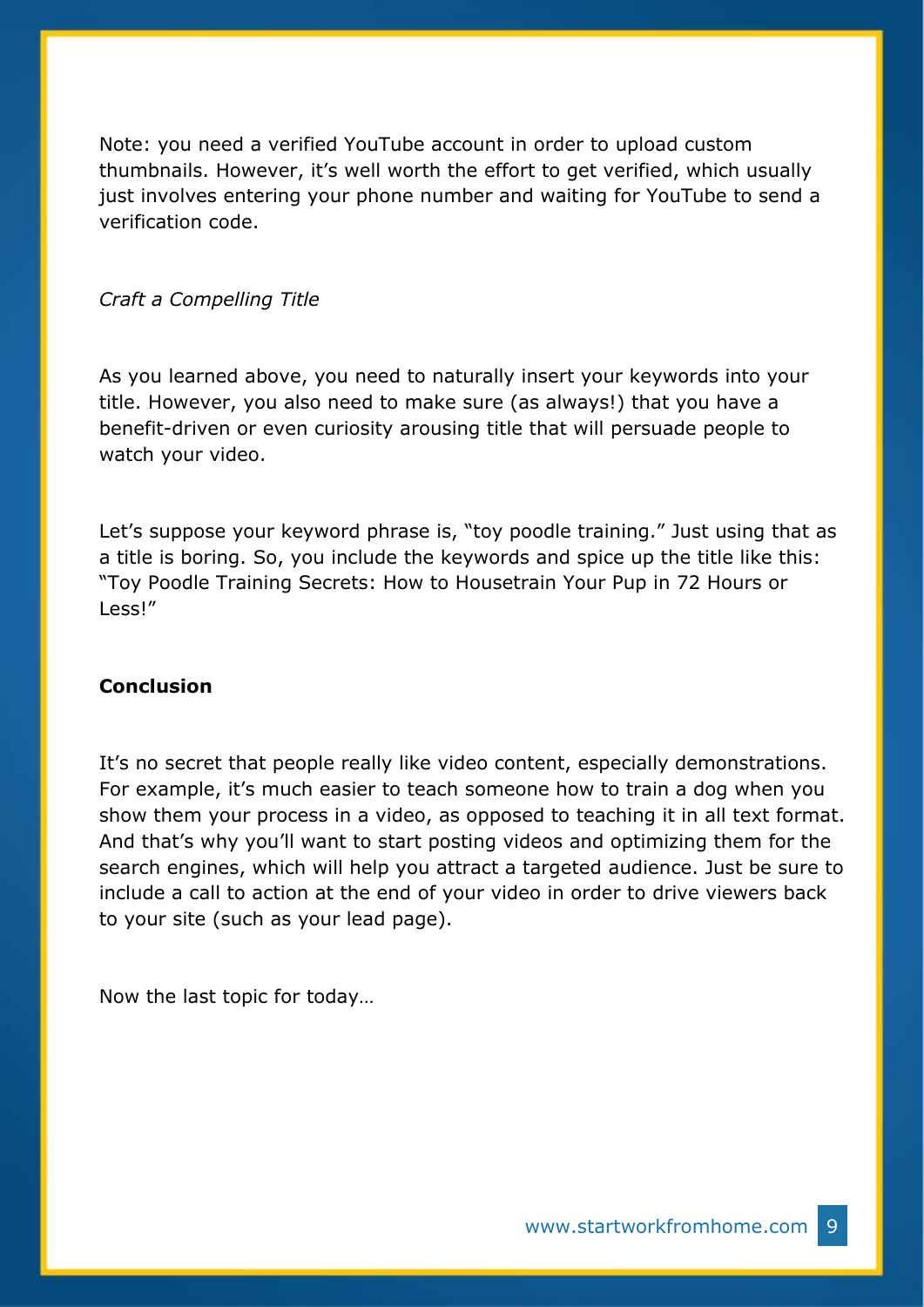# Offers: How to Create a High-Value Product That Has a Super-Low Refund Rate

As an infoproduct creator, you're always looking to create high-value, indemand products. But you're also looking to create products with low refund rates too.

In order to achieve these goals, you take a few steps for each product you create:

- You research your product idea to be sure it's something your audience really wants.
- You add value to the product with bonuses, tools, and so on.
- You take care to ensure your product looks great both inside and out (ecovers) to make a great impression with your audience.
- You employ an onboarding sequence and focus on customer retention strategies.

We've talked about all of these strategies at different points in this newsletter. Now here's an advanced strategy we haven't talked about that can raise the value of the product while simultaneously lowering refunds.

It's this: create a "hybrid" product, which is part digital, part physical.

The reason for doing this is because physical products tend to carry a high perceived value as compared to digital products. You can use this fact to charge more for your hybrid product, or you can use it to simply position the product as offering a lot of value for the money.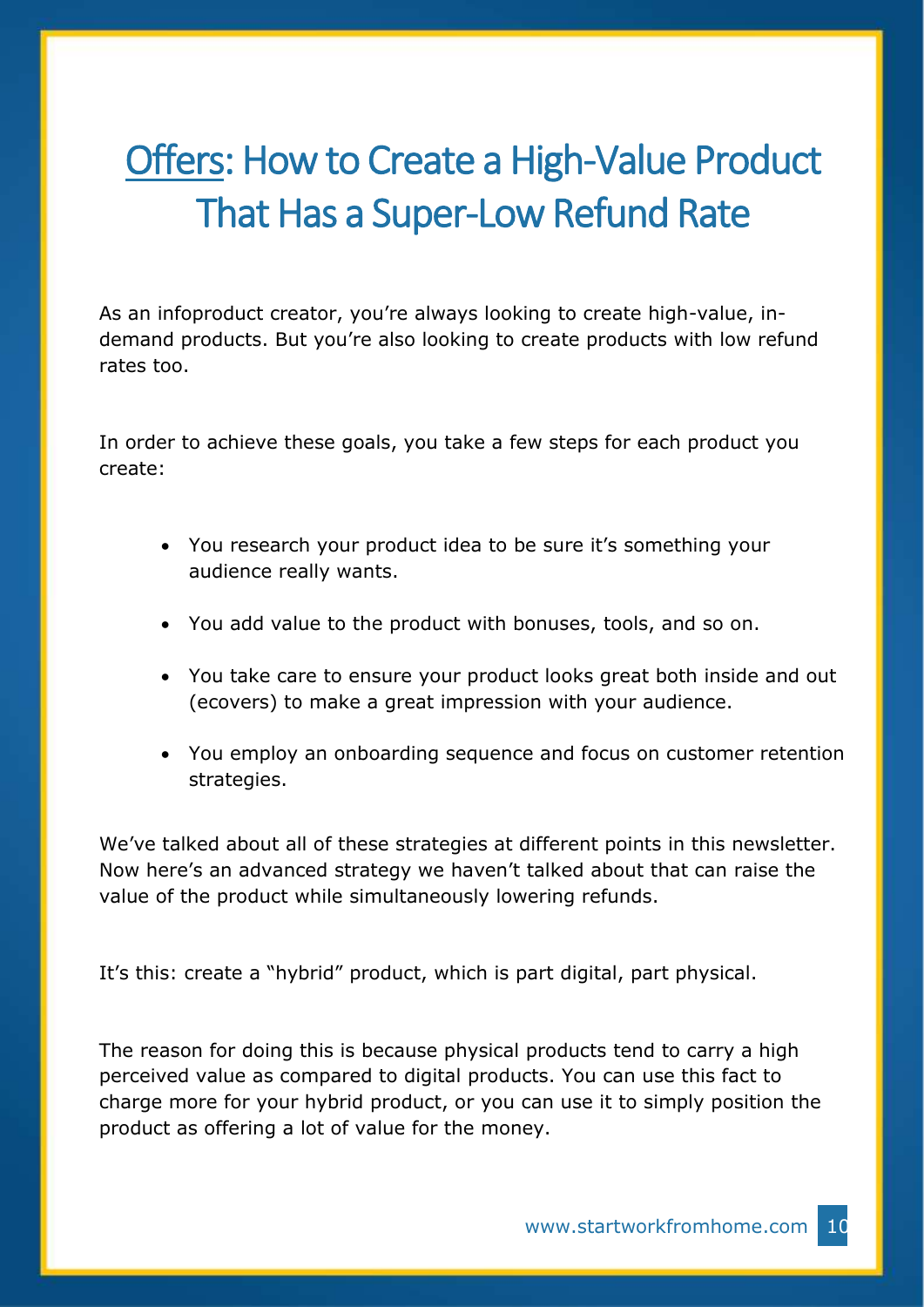The second benefit is that hybrid products naturally create a lower refund rate. That's because people actually need to ship the physical portion of the product back to you in order to claim their refund. The casual refunder isn't going to do that. Indeed, a serial refunder is less likely to even bother buying the product at all, since they have to take the extra step to get their refund.

*SIDE BAR: As the name implies a serial refunder is someone who buys digital products and almost always asks for refunds. They do this intentionally, as it's their way of getting your product for free. If you see someone buy your product and almost immediately ask for a refund, that may be a serial refunder. If they do this more than once with some of your other products, that's more evidence that the person is a serial refunder. If you identify a serial refunder, you may attempt to ban them from purchasing your future offers.*

Another benefit of a hybrid product is that it's a little harder for an infoproduct pirate to share it. In order to share it, they'll need to copy the physical portion and either turn it into a digital product (such as by using an optical character recognition reader) or print copies to share in physical format. Either way, this is more labor-intensive than simply sharing a digital product, so fewer pirates will be sharing your content.

The final benefit is that the digital portion of a product provides the instant gratification that your customers are accustomed to. As such, your customers will get to start using part of the product immediately, and soon enough the rest of the product will arrive in the mail.

As you can see, there are a lot of great benefits that go along with creating a hybrid product. So, let me share with you a few tips for creating your own hybrid offer…

**Decide How to Create the Offer**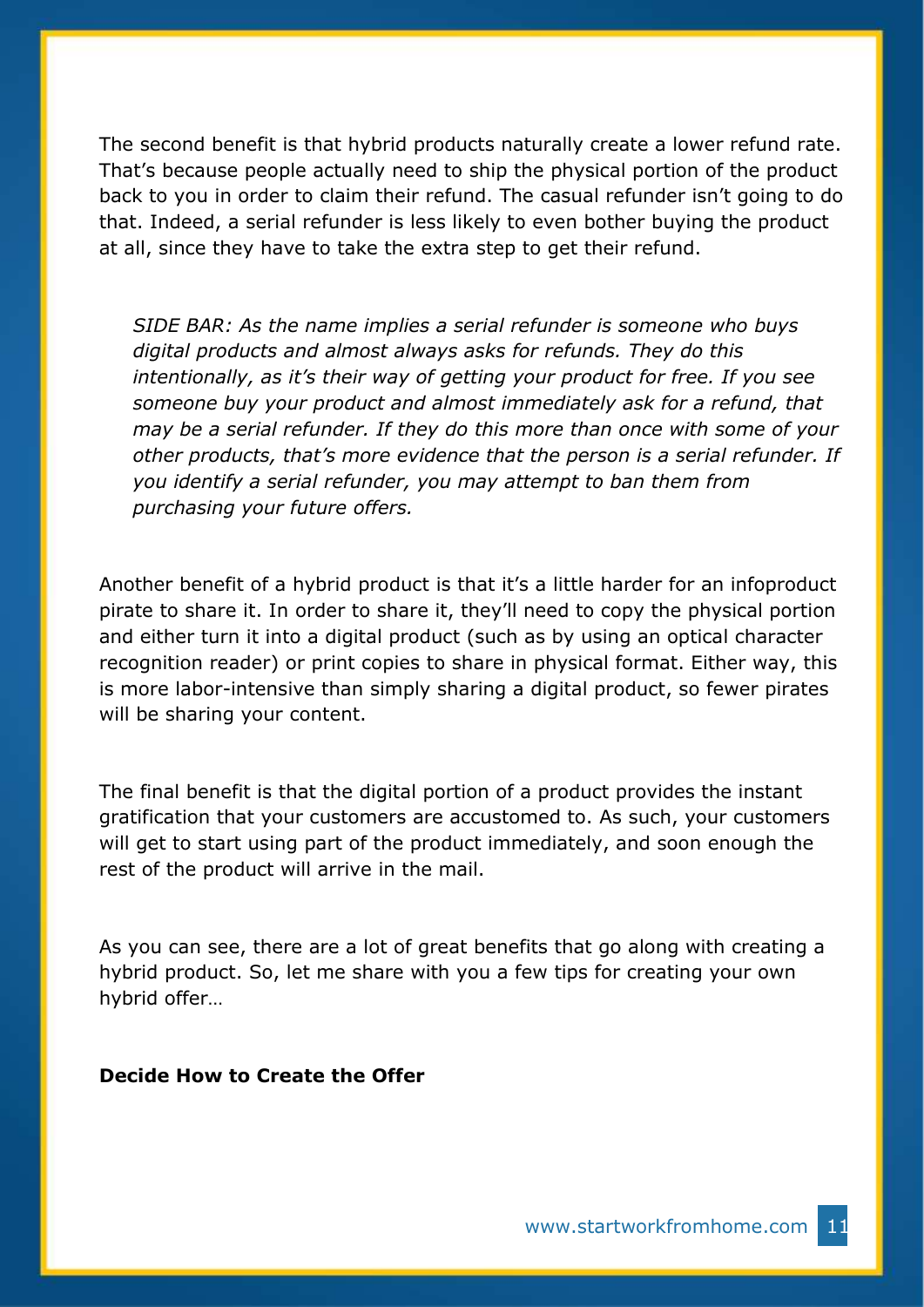Your first step is to decide what portion of your product to provide as a digital product, and which portion to offer in a physical format. Take note that this includes any part of your package, including (but not limited to) your bonuses.

A good way to do this is to determine what portion makes the most sense to distribute in physical form. Ask yourself, is there any portion of the product that someone would want to print off?

For example, if you offer tools (such as worksheets, checklists and similar), then these are the perfect items to bind into a "workbook" and send through the mail. Indeed, your customers will appreciate this, since they don't need to print it off themselves. (And as an added bonus, they're more likely to use these tools since they don't need to print them, which in turn leads to higher customer satisfaction.)

Here's the next tip…

## **Automate the Physical Portion**

You don't want to print off and ship the physical portion of your product yourself. Instead, find a company that will handle printing and fulfillment. One such example is Disk.com, which can do everything from CD and DVD replication, to printing and binding.

#### **Be Clear On Your Sales Page**

As you're preparing your sales page, ensure it's clear to prospects that they'll receive part of the product via an instant download, and part of it via the mail.

Be sure to mention the benefits of this arrangement.

For example, let's suppose you have a course with the curriculum available via instant download, and a workbook coming through the mail. You can let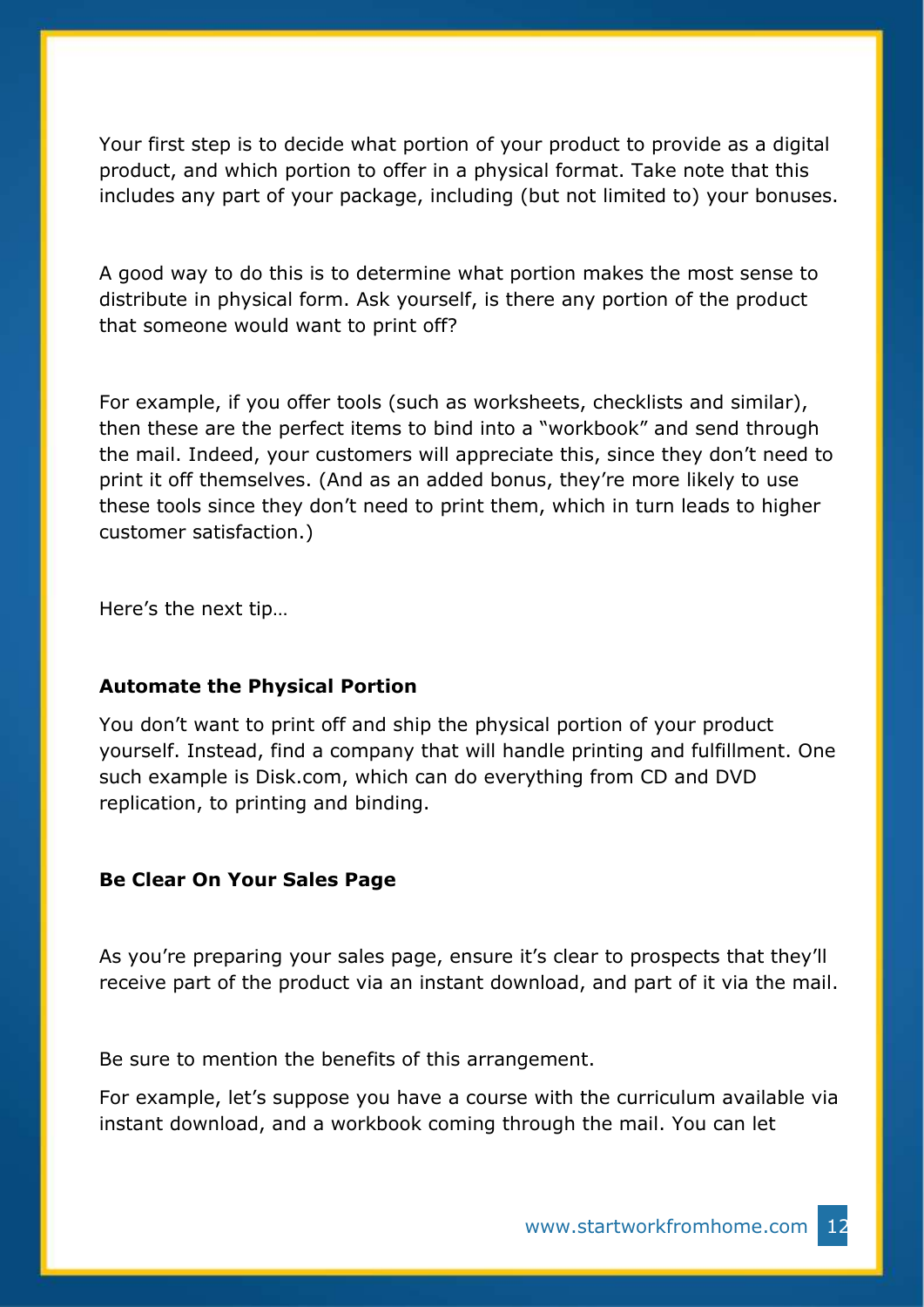prospects know they can start studying the course materials immediately, and soon the workbook will arrive so they can put this information to work.

Finally, be sure to let your audience know how long it will take for the physical portion to arrive. E.G., "You'll receive your workbook in the mail within five to seven business days…"

### **Include a Flyer in the Shipment**

One other benefit of sending a physical product is that it gives you the opportunity to send a physical advertisement. This might be a flyer, a postcard, a discount coupon or something similar.

Whenever possible, send a special offer along inside the actual shipment. And since you now have your customers' mailing addresses, you can consider sending other promotions through the mail. Test it out – you might be surprised by the nice conversion rate, simply because it's a bit of a rarity to see physical promotions in the main from digital product sellers!

## **Conclusion**

As you just discovered, creating a hybrid product comes with a lot of benefits, such as a higher perceived value, lower refunds, and increased customer satisfaction. And best of all, you don't need to print and fulfill the physical portion yourself, so these sales can be totally automated. That's why I recommend you give this strategy some thought to determine if it's a good fit for your business and your specific products.

And that wraps up this final issue of Three Top Tips. But as always, keep your eye right here on your inbox, because some more goodies will be coming your way again soon. See you then!